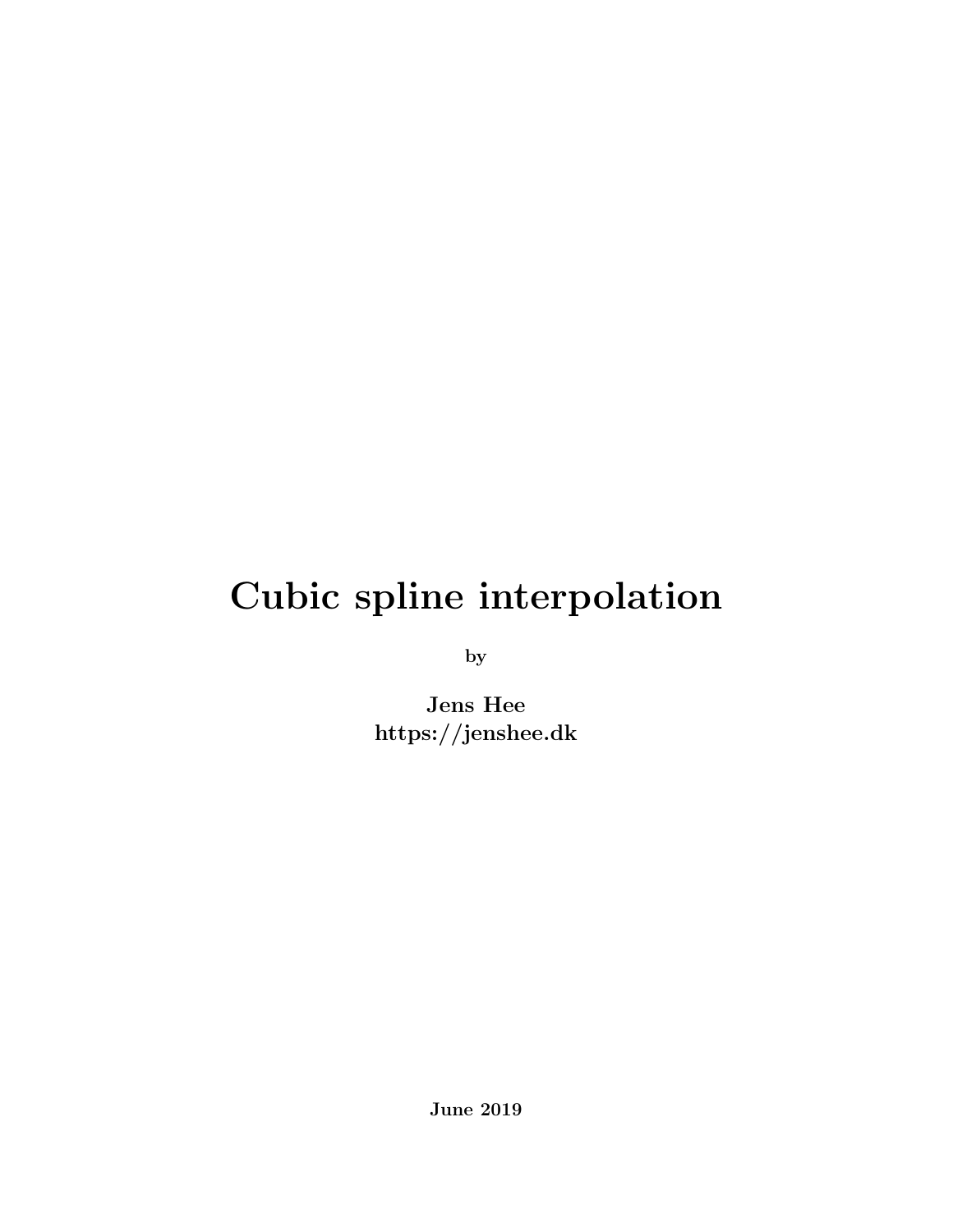# Change log

#### 21. June 2019

1. Document started.

#### 7. March 2020

1. Meta data added.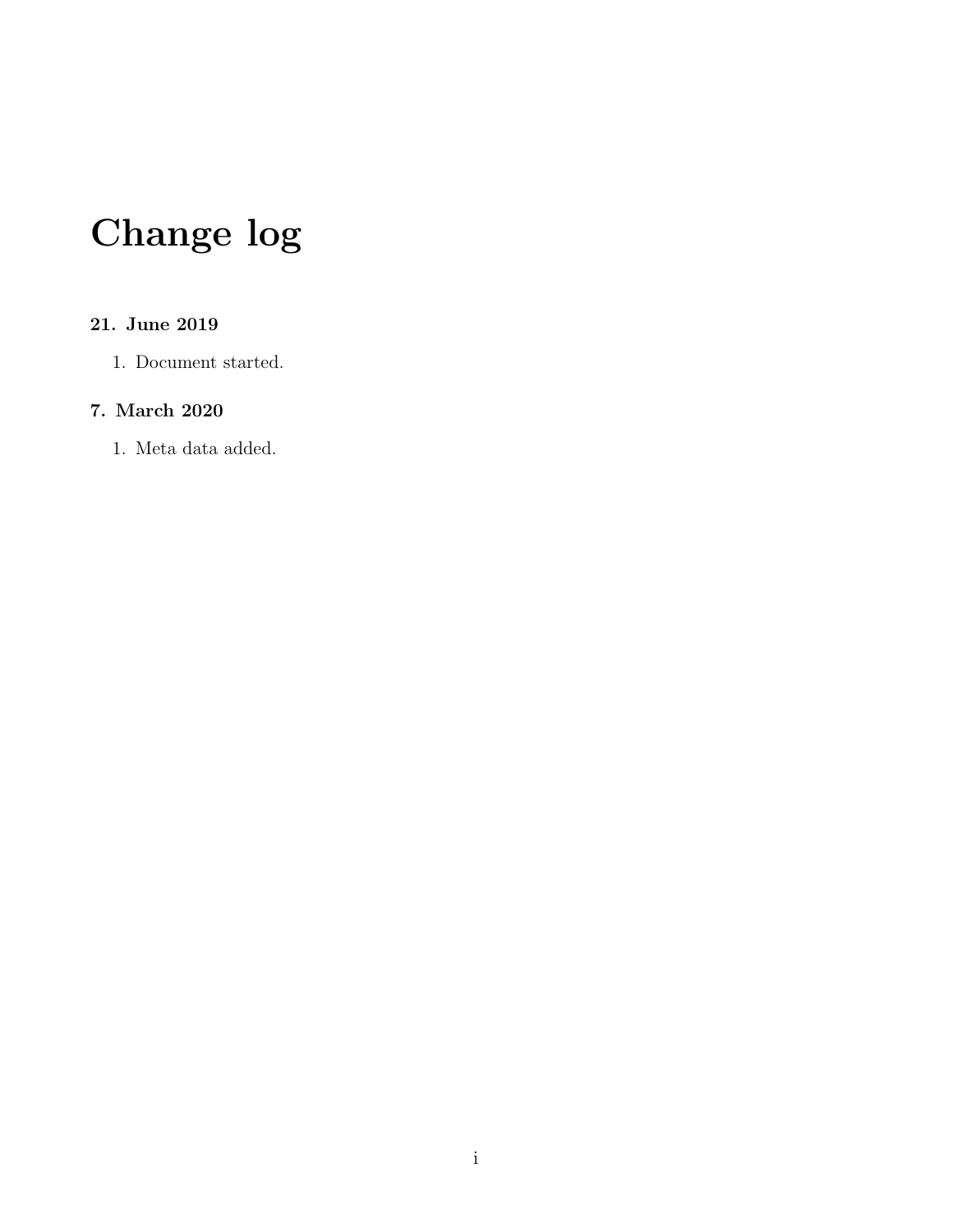### **Contents**

[1 Cubic spline interpolation](#page-3-0) 1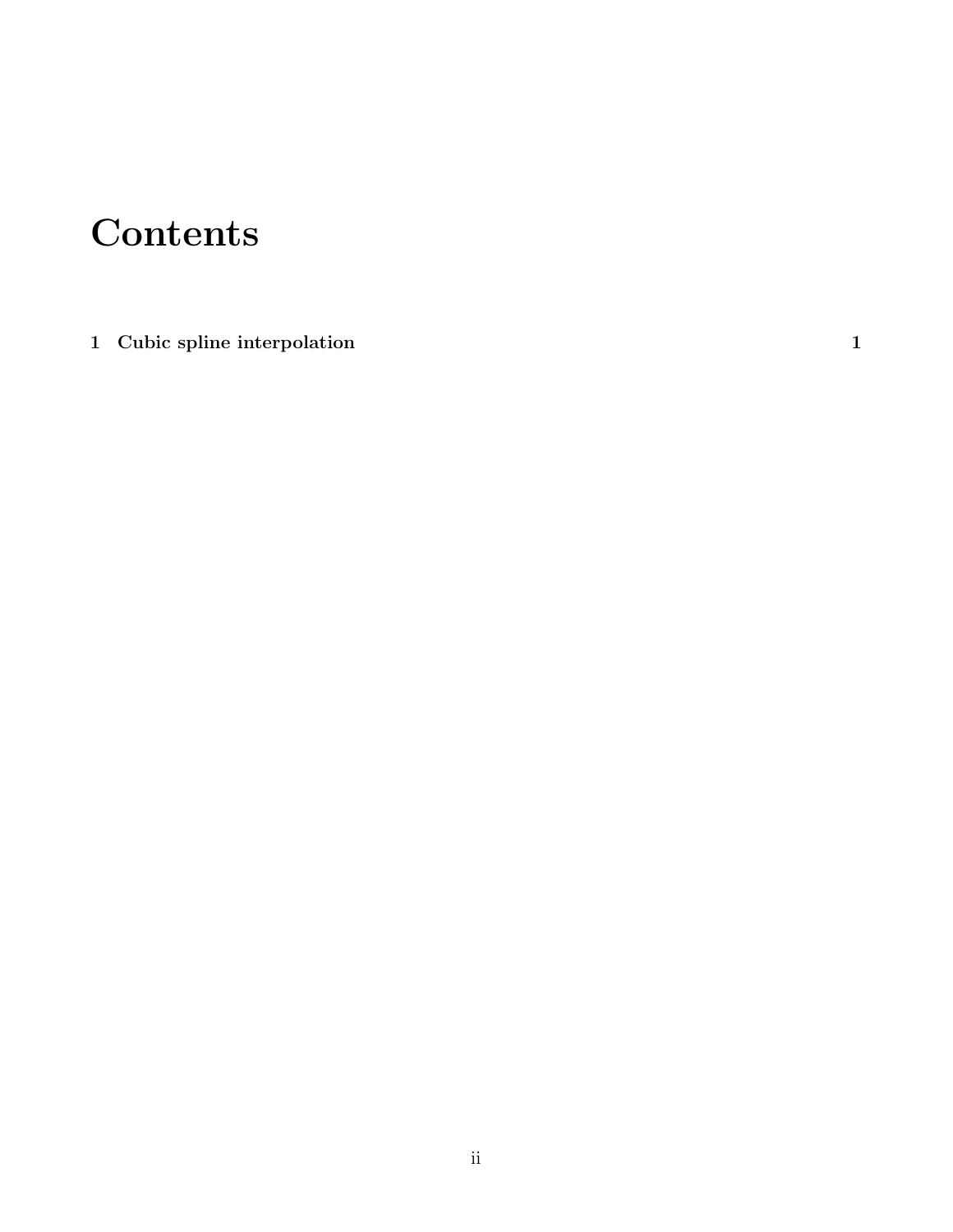### <span id="page-3-0"></span>Chapter 1

#### Cubic spline interpolation

Cubic spline interpolation requires all data samples to be available beforehand and is thus not suitable for sample rate change as the methods described in [\[1\]](#page-6-0).

The interpolation is done by fitting a third degree polynomial to each interval such that a continuous curve with continuous first and second derivatives is obtained. Moreover the second derivative is required to be zero at the endpoints.

If the number of samples is n then there are  $n-1$  polynomials each having four parameters and the problem can in theory be solved by solving  $4(n - 1)$  linear equations. Unfortunately the set of equations is ill-conditioned and large errors may be introduced for large values of  $n$ . A more attractive method is given in [\[2\]](#page-6-1) and is summarized in the following.

First the second derivative for all samples is calculated from the following set of  $n-2$  linear equations:

$$
(x_i - x_{i-1})s''(x_{i-1}) + 2(x_{i+1} - x_{i-1})s''(x_i) + (x_{i+1} - x_i)s''(x_{i+1}) = 6[s(x_i, x_{i+1}) - s(x_{i-1}, x_i)]
$$

where:

 $i = 2, 3, ..., n - 1$  $s''(x_i)$  is the second derivative at sample  $x_i$ .  $s''(x_1) = s''(x_n) = 0$  $s(x_i, x_{i+1}) = (y_{i+1} - y_i)/(x_{i+1} - x_i).$  $(x_i, y_i)$  are the given samples.

The set of equations can be solved using Gauss elimination, but the iterative method given in [\[2\]](#page-6-1) is more efficient. See also the program example below.

Once the s<sup>"</sup> $(x_i)$  are known, s" $(x)$  can be calculated easily for any x in  $(x_i, x_{i+1})$  since it is a linear function in each interval:

$$
s^{''}(x) = s^{''}(x_i) + (x - x_i)s^{''}(x_i, x_{i+1})
$$

Finally it can be shown that  $s(x)$  can be found from:

$$
s(x) = s(x_i) + (x - x_i)s(x_i, x_{i+1}) + (x - x_i)(x - x_{i+1})s(x, x_i, x_{i+1})
$$

where:

$$
s(x, x_i, x_{i+1}) = \frac{1}{6} [s''(x_i) + s''(x) + s''(x_{i+1})]
$$

for  $x$  in  $(x_i, x_{i+1})$ .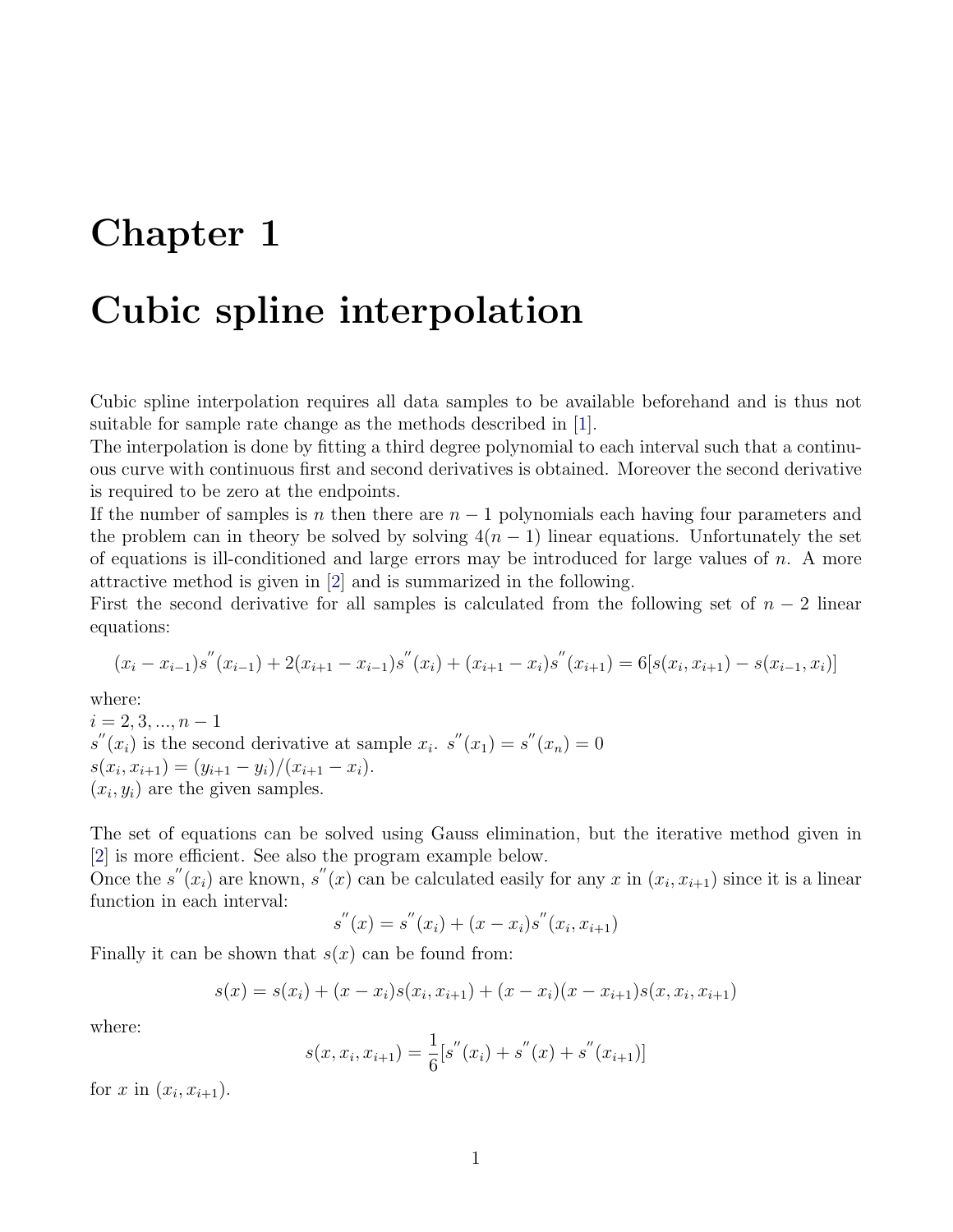```
void Spline()
{
    double[] x = new double[] { 0, 1, 2.2, 3, 4.4, 5 };double[] y = new double[] { 1, 3, 10, 7, 4, 0 };int N = x.length;int N1 = N - 1;
    double[] t = new double[N1*10+1];double[] c = new double[N1];double[] b = new double[N1];double[] s2 = new double[N];
    double h_1 = x[1] - x[0];
    double dely_1 = (y[1] - y[0]) / h_1;for (int i = 1; i < N1; i++){
        double h = x[i + 1] - x[i];double dely = (y[i + 1] - y[i]) / h;double h2 = h_1 + h;
        double delsqy = (dely - dely_1) / h2;
        c[i] = 3 * delay;b[i] = 0.5 * h_1 / h2;s2[i] = 2 * delay;h_1 = h;dely_1 = dely;}
    s2[0] = 0;s2[N1] = 0;double omega = 4 * (2 - Math.Sqrt(3));double eta;
    do
    {
        eta = 0;for (int i = 1; i < N1; i++){
            double w = (c[i] - b[i] * s2[i - 1] - (0.5 - b[i]) * s2[i + 1] - s2[i]) *omega;
            if (Math.Abs(w) > eta)eta = Math.Abs(w);s2[i] += w;}
    }
```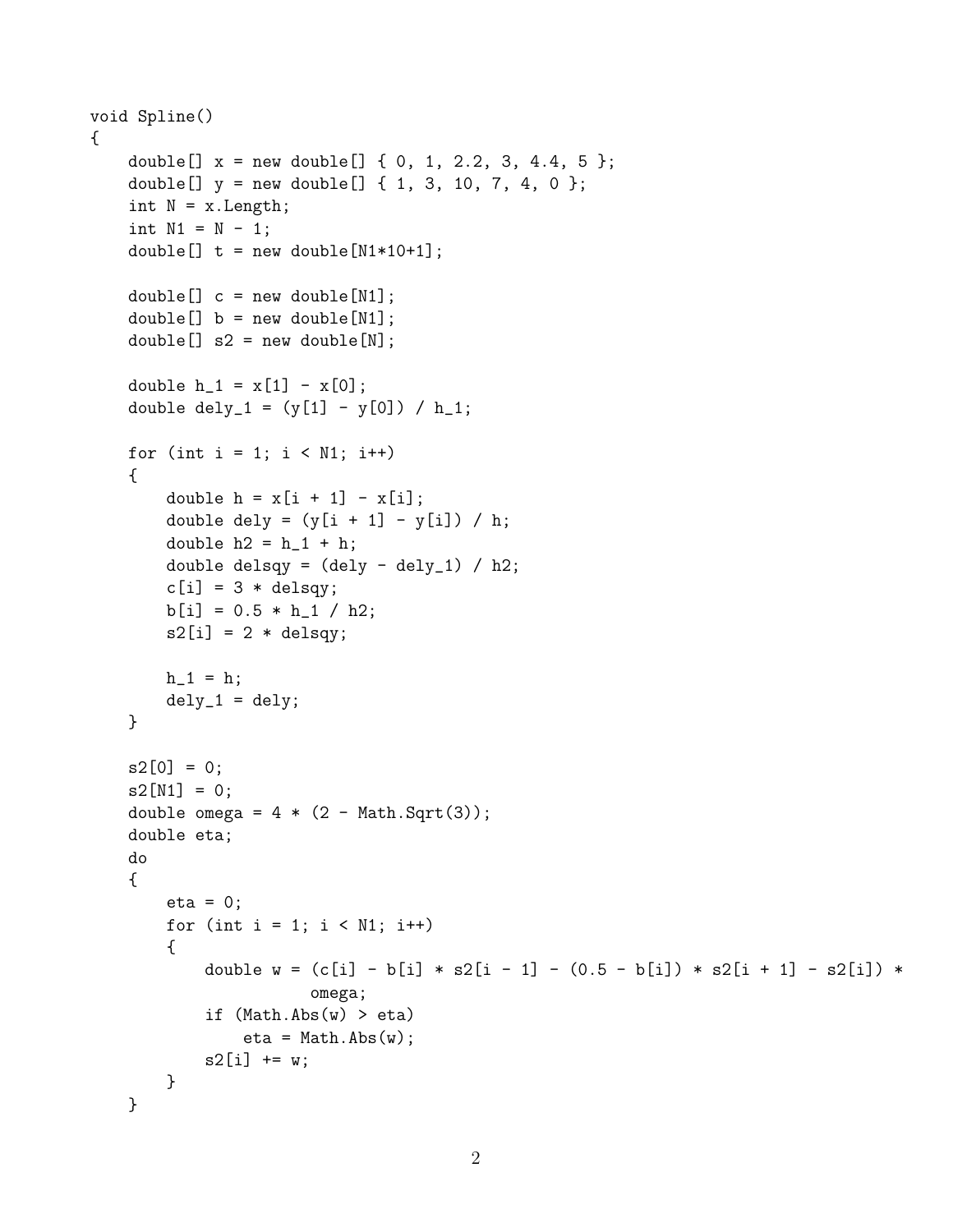```
while (eta >= 0.001);
double[] ss = new double[t.Length];
for (int i = 0; i < N1; i++)for (int j = 0; j < 10; j^{++})
    {
        double h = x[i + 1] - x[i];double t1 = x[i] + j / 10.0 * h;t[10 * i + j] = t1;double t2 = t1 - x[i];double t3 = t1 - x[i + 1];double s2x = s2[i] + t2 * (s2[i + 1] - s2[i]) / h;ss[10 * i + j] = y[i] + t2 * (y[i + 1] - y[i]) / h +
                        t2 * t3 * 1.0 / 6 * (s2[i] + s2x + s2[i + 1]);}
```
}